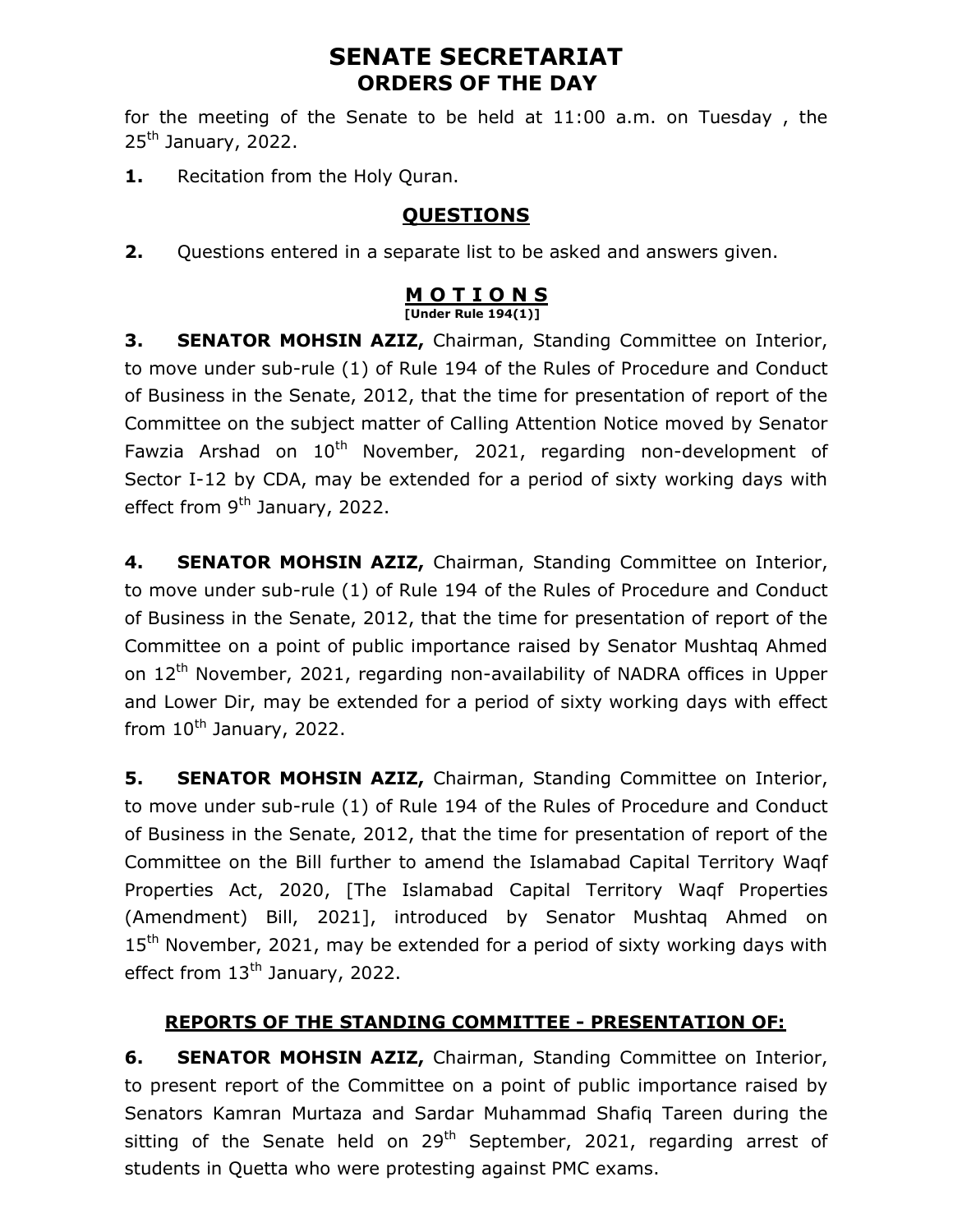7. **SENATOR MOHSIN AZIZ,** Chairman, Standing Committee on Interior, to present report of the Committee on the subject matter of Motion under Rule 218 of the Rules of Procedure and Conduct of Business in the Senate, 2012, moved by Senator Mushtaq Ahmed during the sitting of the Senate held on  $1<sup>st</sup>$  October, 2021, regarding the damages caused to the lives and properties due to torrential rains in Islamabad.

8. SENATOR MOHSIN AZIZ, Chairman, Standing Committee on Interior, to present report of the Committee on a point of public importance raised by Senator Dost Muhammad Khan during the sitting of the Senate held on 22<sup>nd</sup> December, 2021, regarding malpractices of Police at Islamabad International Airport.

#### PAPERS TO BE LAID BEFORE THE SENATE

9. SENATOR DR. MUHAMMAD FAROGH NASEEM, Minister for Law and Justice, to lay before the Senate, the Annual Reports of the Council of Islamic Ideology for the period from 2012-2018, and the Report on "Islamic Law of Inheritance" as required by clause (4) of Article 230 of the Constitution of the Islamic Republic of Pakistan.

#### LEGISLATIVE BUSINESS

10. MR. ZAHEER-UD-DIN BABAR AWAN, Adviser to the Prime Minister on Parliamentary Affairs, to move that the Bill further to amend the Oil and Gas Regulatory Authority Ordinance, 2002 [The Oil and Gas Regulatory Authority (Amendment) Bill, 2022], as passed by the National Assembly, be taken into consideration.

11. MR. ZAHEER-UD-DIN BABAR AWAN, Adviser to the Prime Minister on Parliamentary Affairs, to move that the Bill further to amend the Oil and Gas Regulatory Authority Ordinance, 2002 [The Oil and Gas Regulatory Authority (Amendment) Bill, 2022], be passed.

12. MR. ZAHEER-UD-DIN BABAR AWAN, Adviser to the Prime Minister on Parliamentary Affairs, to move that the Bill further to amend the Oil and Gas Regulatory Authority Ordinance, 2002 [The Oil and Gas Regulatory Authority (Second Amendment) Bill, 2022], as passed by the National Assembly, be taken into consideration.

13. MR. ZAHEER-UD-DIN BABAR AWAN, Adviser to the Prime Minister on Parliamentary Affairs, to move that the Bill further to amend the Oil and Gas Regulatory Authority Ordinance, 2002 [The Oil and Gas Regulatory Authority (Second Amendment) Bill, 2022], be passed.